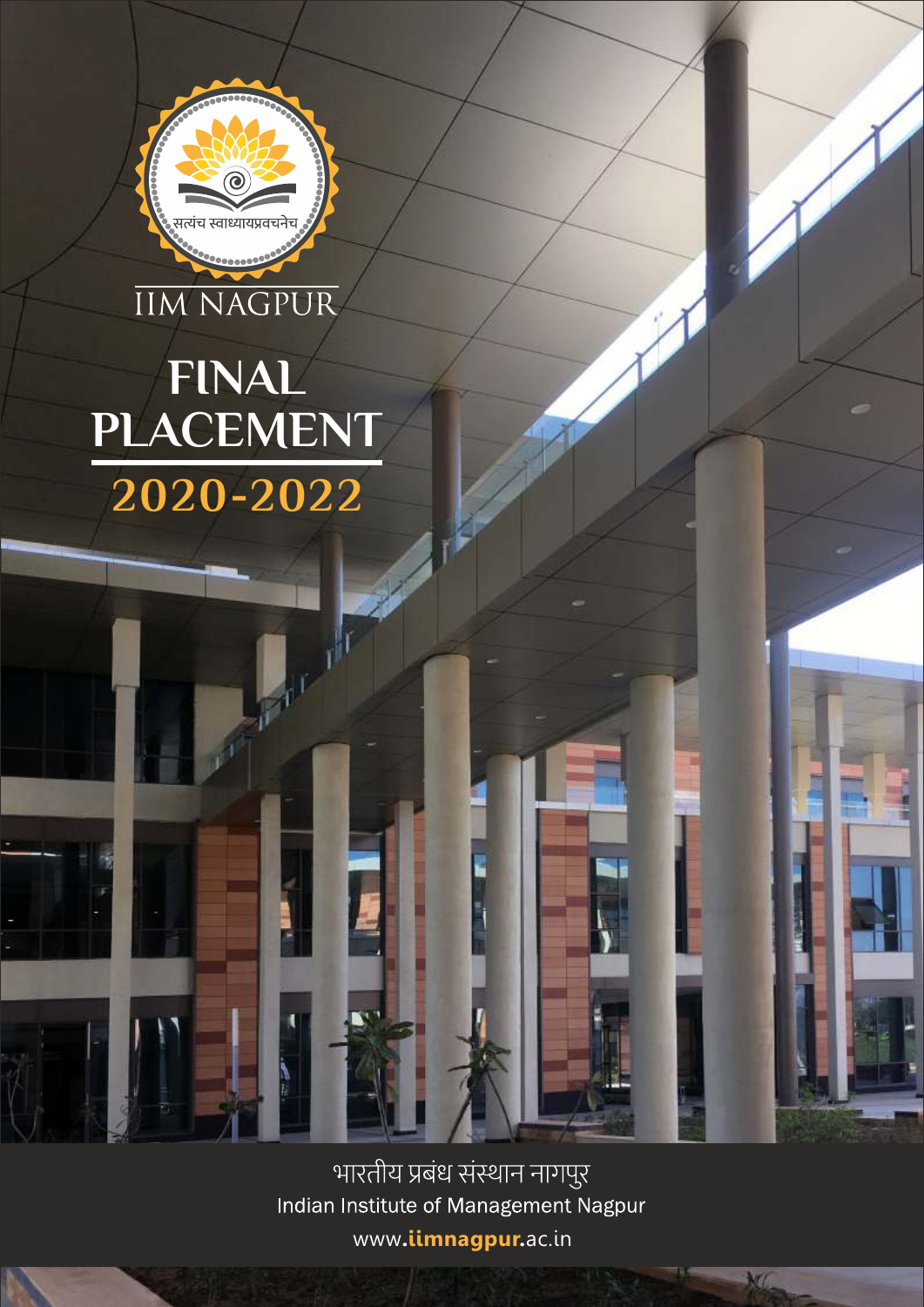

IIM Nagpur has completed the Final Placements process for the sixth batch of its flagship Post Graduate Programme in Management. With the largest batch size of 200 students who appeared for the final placement process this year, IIM Nagpur once again achieved 100% placement on the 15th December 2021. The current batch, which was the first to adapt to a hybrid mode for academics, successfully accomplished campus placements over virtual mode. IIM Nagpur welcomed recruiters across various sectors like Consulting, BFSI, FMCG / FMCD, ITES, E-Commerce, Manufacturing and Logistics.

The list of prominent recruiters who have participated in this Campus Placements Season includes ICICI Bank, Yum Brands, BNY Mellon, Cognizant, Accenture, Indus Valley Partners, Microsoft, Deloitte, IBM, V-Guard Industries, DHL, Salesforce, ZS Associates, L&T InfoTech, Capgemini, Crompton Greaves, EpiKIndiFi, HCL, Xiaomi. **IIM Nagpur has witnessed an increase in the average CTC by 15.12% & increase in median by 18.62% to INR 15.21 LPA & INR 15.42, respectively, in this Campus Placement Season.**

IT/ITES & Consulting emerged as the most sought-after sectors, followed by Consulting, BFSI, FMCG & FMCD, with more than 80 percent of the batch opting for companies in these sectors. The most preferred roles among students were IT and analytics, followed by the roles in Strategy and Consulting, Marketing, Finance, and Operations. This year also witnessed participation from 31 first-time recruiters, which included Swiggy, IBM, Dell Technologies, Moodys, ICICI Bank, Yum Brands, Cognizant, Capgemini, Mswipe, Amazon, India Mart, HDFC Bank, TVS Motors etc.

### **KEY** HIGHLIGHTS **KEY** STATISTICS\*

- \* Top Profiles Offered Management Consulting, Product Management, Risk advisory, Key Account Management, Retail Banking, Supply Chain consultant, International Banking, New Product Development
- v Consulting and IT & Analytics Cohort witnessed maximum offers with 52.28% of the students opting for these roles
- v First Time Recruiters on-boarded: 31



<sup>\*</sup> CTC in lakhs per annum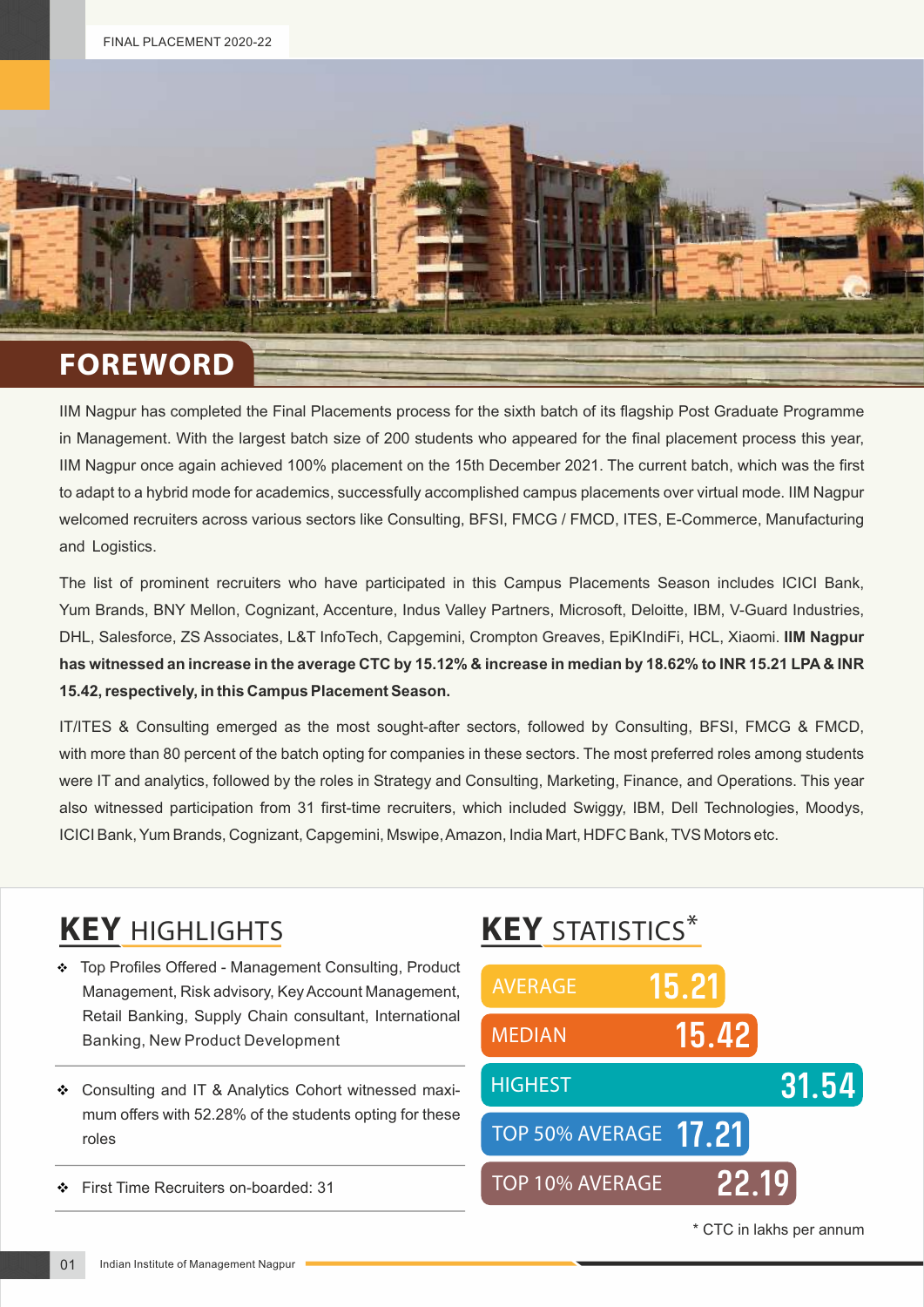

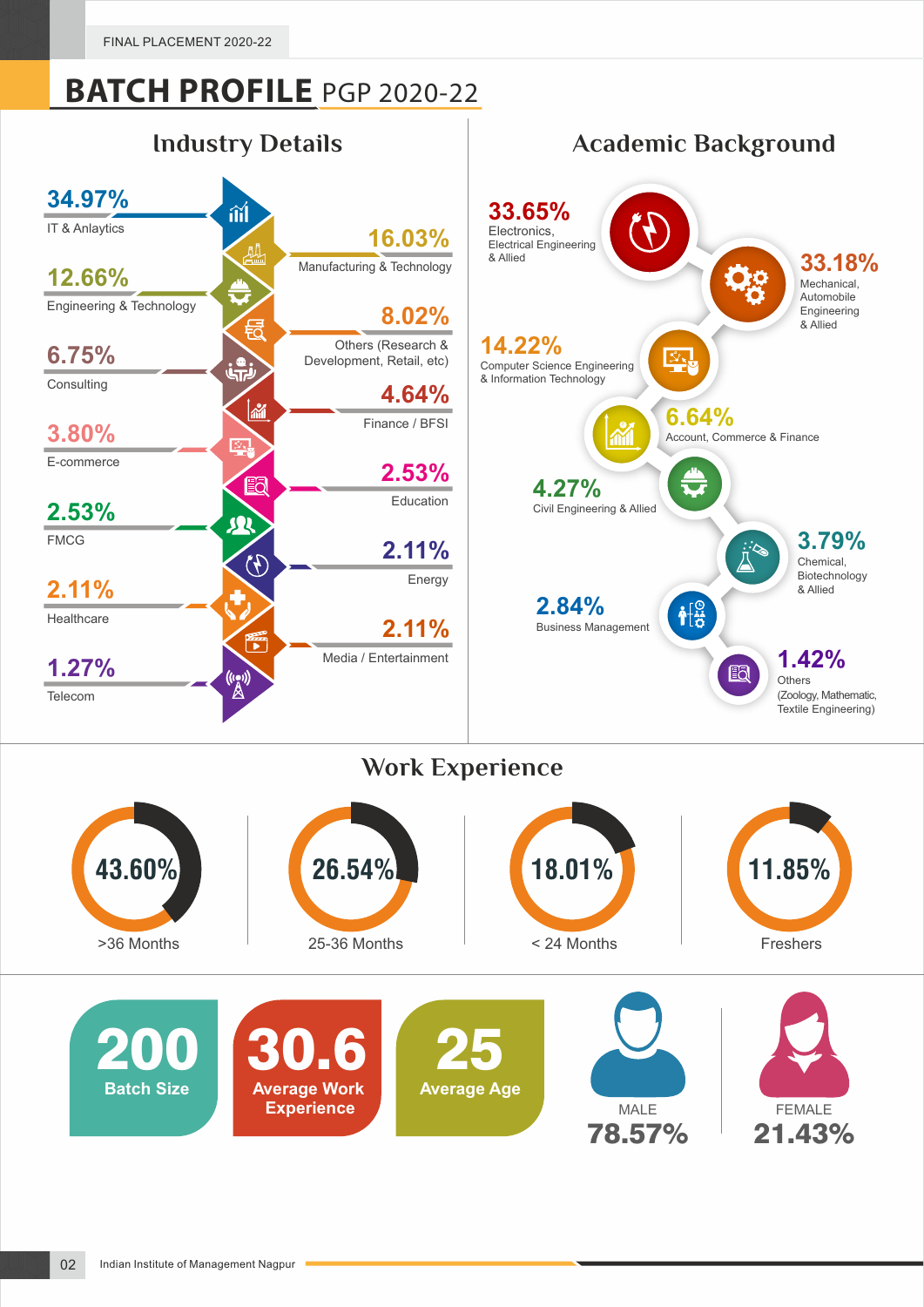### **DOMAIN** WISE SPLIT

![](_page_3_Figure_2.jpeg)

### **SECTOR** WISE SPLIT

![](_page_3_Figure_4.jpeg)

#### **PLACEMENT** PERFORMANCE AT GLANCE

![](_page_3_Figure_6.jpeg)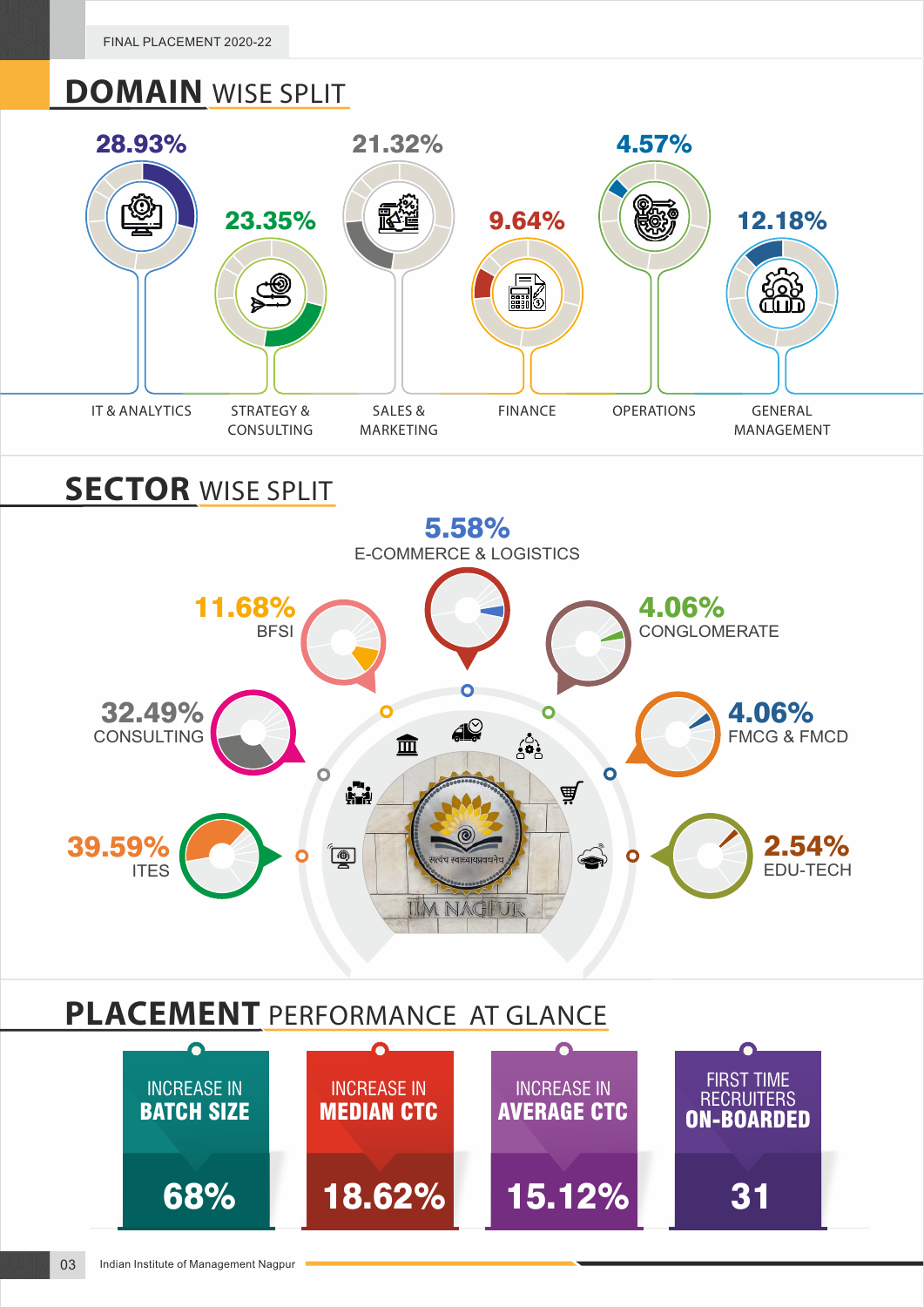FINAL PLACEMENT 2020-22

## **KEY** PARTICIPANTS

| <b>Microsoft</b>                  | <b>Deloitte.</b>                                               | <b>ICICI Bank</b>                                          | salesforce             | <b>Imosix</b><br>mı                                  |
|-----------------------------------|----------------------------------------------------------------|------------------------------------------------------------|------------------------|------------------------------------------------------|
| IBM.                              | TVS                                                            | <b>ACCOLITE</b><br>GITAL<br><b>Transforming The Future</b> | <b>Cognizant</b>       | <b>BNY MELLON</b>                                    |
| HCL                               | amazon                                                         | DØLL<br>Technologies                                       | J.<br><b>HDFC BANK</b> | accenture                                            |
| <b>SWIGGY</b>                     | V-GUARD                                                        | 7777                                                       | <b>THERMAX</b>         | Capgemini                                            |
| LT 1<br>Let's Solve               | <b>EPIK</b>                                                    | <b>Infosys®</b>                                            | Moody's                | Yum! Brands.                                         |
| <b>Mindtree</b>                   | mswipe <sub>**</sub>                                           | <b>indiamart</b>                                           | <b>Crompton</b>        | <b>Tres</b><br>ista<br><b>Catalyzing Your Impact</b> |
| <b>Dalmia</b><br><b>Bharat</b>    | <b>ANANDRATHI</b><br>PRIVATE WEALTH MANAGEMENT. uncomplicated. | <b>TATA MOTORS</b>                                         | 业<br><b>Nilkamal</b>   | <b>TATA ADVA</b>                                     |
| <b>ZS</b><br><b>ZS Associates</b> | <b>iQUANTI</b>                                                 | collegedunia                                               | merilytics             | Tredence<br>Connect the Dots                         |
| Tech<br>Mahindra                  |                                                                | <b>GE Aviation</b>                                         | महा मेट्रो             |                                                      |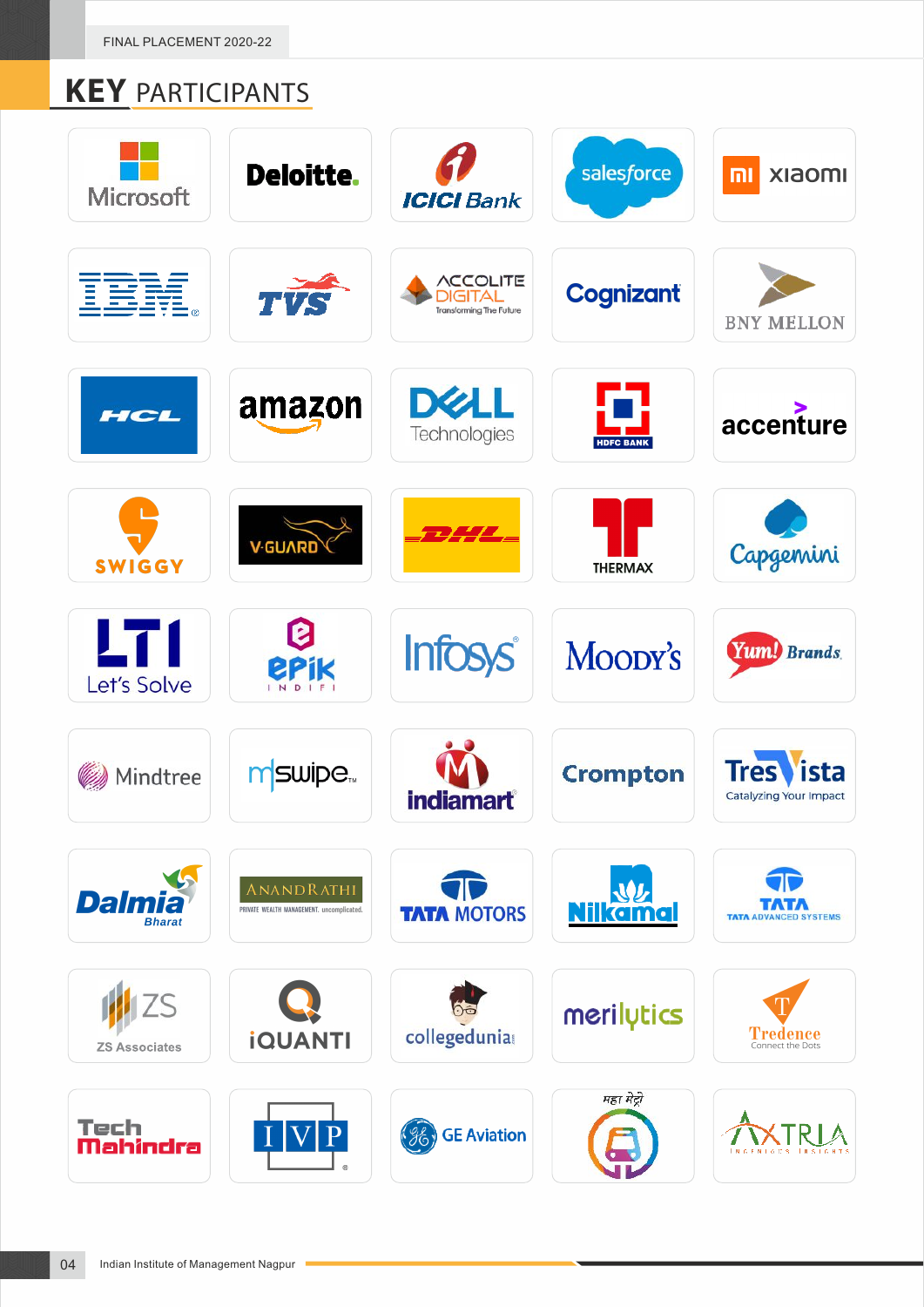#### **Placement** Team Details

![](_page_5_Picture_2.jpeg)

**Prof. Nilesh Gupta**  Chairperson, Career Development Services

![](_page_5_Picture_4.jpeg)

**Ms. Geetushree Deshmukh** Executive, Career Development Services

![](_page_5_Picture_6.jpeg)

**Mr. Souvik Roy** Incharge, Career Development Services

![](_page_5_Picture_8.jpeg)

**Ms. Sampada Salve** Junior Executive, Career Development Services

**PLACEMENT** 

**Email :** iimn.placement@iimnagpur.ac.in | placements@iimnagpur.ac.in

#### Student Placement Committee

![](_page_5_Picture_14.jpeg)

**Aniket Kulkarni** Phone : +91 97660 25470

![](_page_5_Picture_16.jpeg)

**Bishal Dhar** Phone : +91 80149 01982

![](_page_5_Picture_18.jpeg)

**Nishant Poddar** Phone : +91 94792 66816

![](_page_5_Picture_20.jpeg)

**Shreeya Arora** Phone : +91 63879 17346

![](_page_5_Picture_22.jpeg)

**Vivek M R** Phone : +91 85474 61304

![](_page_5_Picture_24.jpeg)

**Ankit Sanodiya** Phone : +91 82374 43779

![](_page_5_Picture_26.jpeg)

**Dinesh Reddy** Phone : +91 79840 49105

![](_page_5_Picture_28.jpeg)

**Pranav Piyush** Phone : +91 81908 33281

![](_page_5_Picture_30.jpeg)

**Soumi Dasgupta** Phone : +91 90733 30875

![](_page_5_Picture_32.jpeg)

**Ascharya Debasish Mishra** Phone : +91 93372 89245

![](_page_5_Picture_34.jpeg)

**Nausheen Siddiqui** Phone : +91 77988 88072

![](_page_5_Picture_36.jpeg)

**Rishav Kumar** Phone : +91 98558 65228

![](_page_5_Picture_38.jpeg)

**Subodh Desai** Phone : +91 97690 69677